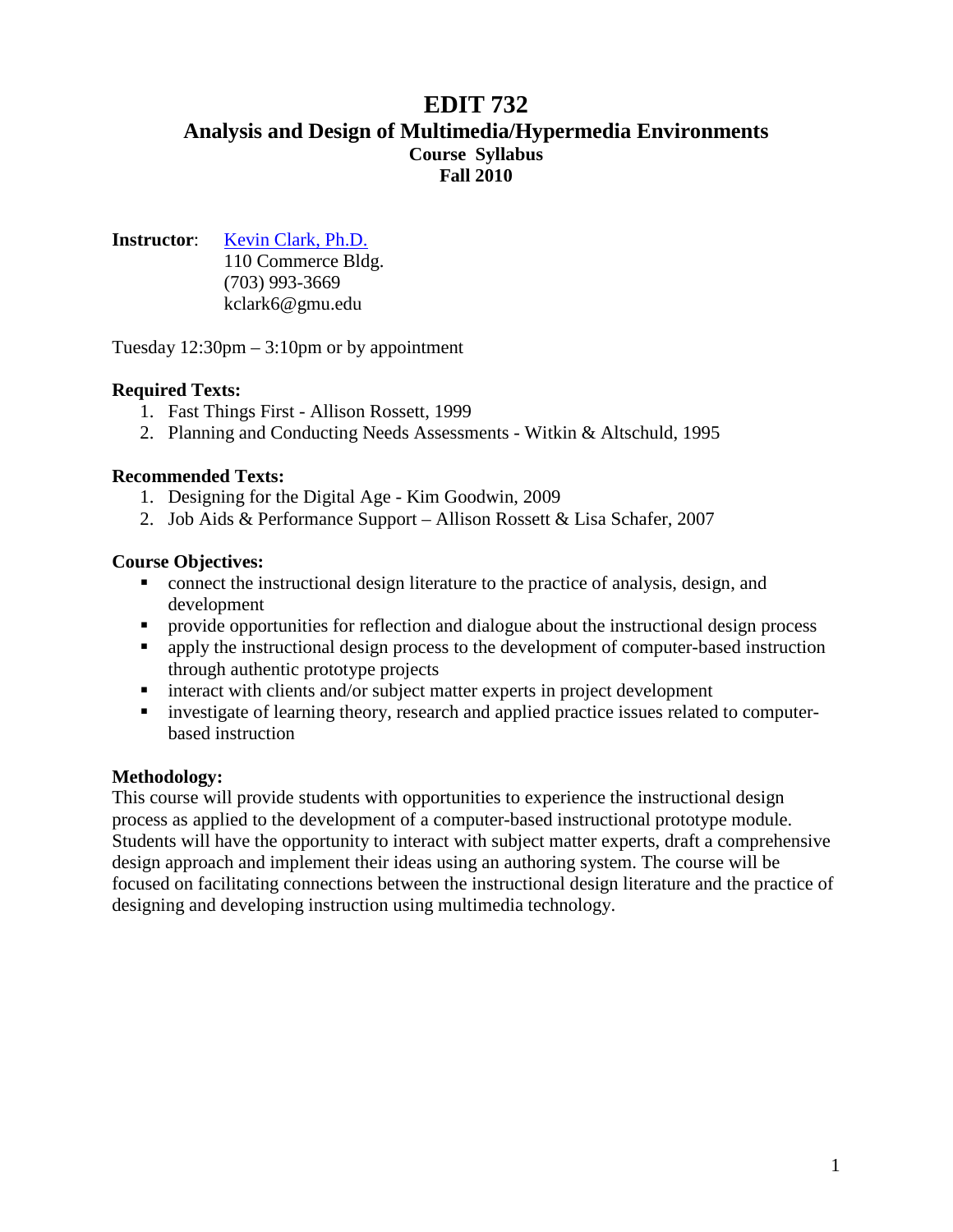## **Assignments**

1. TEXT PRESENTATIONS (15 Points): Students will present text chapters to the class. Students are required to create and use an example to illustrate the concepts presented in the case study or chapter text. Students must produce a detailed outline or PowerPoint presentation.

4. PERFORMANCE ANALYSIS & REPORT (20 Points): This assignment will provide the opportunity to familiarize students with proposed project(s) and define the specific parameters of the project. Assisting the clients in defining their goals, determining relevant data sources and planning data gathering will take place both inside and outside of class. The initial requirements of this assignment include detailing and documenting the performance analysis plan including the following elements:

- o Goals of organization
- o List of data sources
- o Planned methods of data gathering
- o Description of type of opportunities (roll-out, problems, development, strategic planning)
- o Description of performance analysis approach including identified stages, questions and communication strategies (interviews, focus groups, observations, or surveys)

Once contact has been made with subject matter experts and data has been collected, the performance analysis report will be completed. An example of this document is provided. This document will be delivered to the client with recommendations and rationale and will include the following elements:

- o Description of organizational and individual drivers (and barriers) to success
- o Priorities for Training or Development
- o List of matching findings, drivers and potential solutions
- o Recommendations and rationale

5. NEEDS ANALYSIS (10 Points): Once the Performance Analysis recommendations have been approved by the client and/or subject matter experts, you will determine the specific needs of identified project modules (selected from the performance analysis recommendations) through a needs assessment, audience and environment analysis. This will result in detailed description of needs related to specific content for instruction or training. This document will be shared with the instructor and subject matter experts for approval to proceed and include the following elements:

- o Determine present condition related to a specific need
- o Define related specific knowledge and skills
- o Identify any missing knowledge and skills
- o Review environment comparing average with ideal performance
- o List any discrepancies
- o Identify what is working
- o Set priorities for action
- o Conduct and document audience analysis
- o Conduct and document technology analysis
- o Conduct and document environmental/situational analysis
- o Team member roles and responsibilities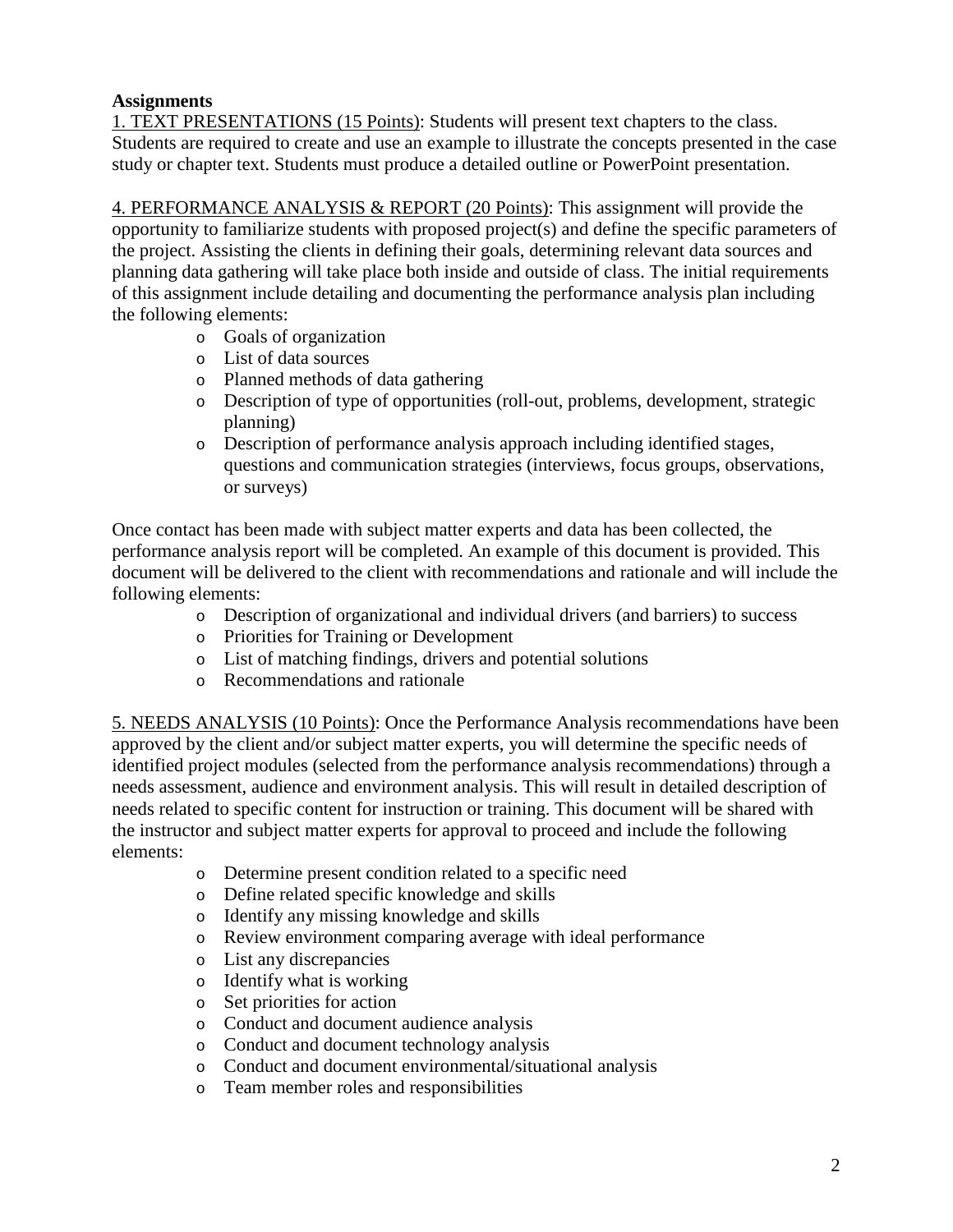6. TASK ANALYSIS (10 Points): The task analysis assignment will permit you to further explore the content related to their specific instructional module need. Students will thoroughly investigate the content and use task analysis to determine priorities for instructional design. In addition, students will write objects.

- o Task analysis
- o Write and analyze objectives

7. DESIGN TREATMENT (15 points): You will collaboratively develop a multimedia design treatment or design approach document that will provide sufficient detail for the client regarding the proposed module development. Both the instructor and client will review and approve the design treatment or approach prior to extensive development of the module. The treatment will present the design concept and related materials in a professionally-polished document and will include the following components:

- o Overview of problem, setting and client need
- o Needs analysis
- o Task analysis
- o Instructional components of lesson module(s) and detailed explanation/rationale of approaches and instructional strategies
- o Flowcharts & Storyboards
- o Formative evaluation
- o Recommendations

8. PROTOTYPE (10 points): You will design and develop a multimedia prototype instructional module on a specific content area selected from several topics early in the course. Groups will apply the instructional design process (from audience analysis to formative evaluation) to multimedia development. You will work with the clients to determine the scope of the content, and formatively evaluate the design. The prototype should be robust enough to communicate the overall design approach and actively engage the user with creative application of instructional strategies. The prototype and a report on the process and results of the formative evaluation of the module will be presented to the client and the class at the conclusion of the semester.

### 9. FINAL PRESENTATION (10 Points)

The final presentation should include participation by all team members and cover the following topics: instructional goals, the process you used to achieve the goals, findings from research and/or analyses, recommendations, design approach, and prototype demonstration/walkthrough.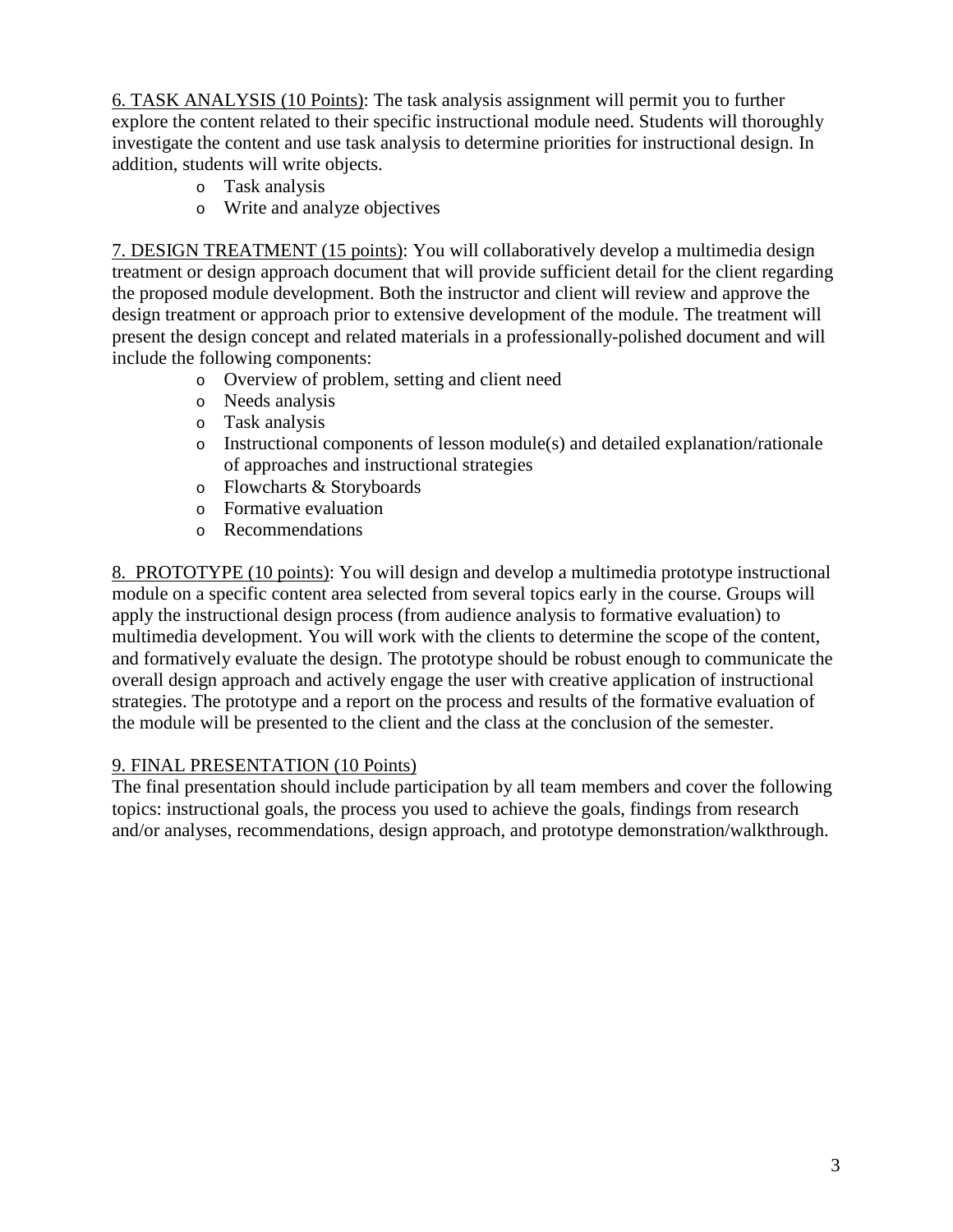# **CLASS SCHEDULE**

| <b>DATE</b>     | <b>TOPIC</b>                                                     | <b>ASSIGNMENT</b>                                                  |
|-----------------|------------------------------------------------------------------|--------------------------------------------------------------------|
| WEEK 1:         | • Welcome, Introductions                                         | Rossett, ch. Preface $-3$                                          |
| <b>Aug. 31</b>  | Review syllabus<br>$\bullet$                                     |                                                                    |
|                 | Select text presentations<br>٠                                   |                                                                    |
|                 | Review proposal & client info.<br>$\bullet$                      |                                                                    |
|                 | Overview of design process<br>$\bullet$                          |                                                                    |
|                 |                                                                  |                                                                    |
| WEEK 2:         | • Performance analysis $(PA)$ - intro                            | Read "Interviewing subject-matter                                  |
| Sept. 7         |                                                                  | experts" (Rodriguez – handout)                                     |
|                 |                                                                  | Read "Working with subject                                         |
|                 |                                                                  | matter experts" (Mason -                                           |
|                 |                                                                  | handout)                                                           |
|                 |                                                                  | Read, Getting inside an experts                                    |
|                 |                                                                  | brain (handout)                                                    |
|                 |                                                                  | ■ Witkin & Altschuld, ch. $1 - 4$<br>Review project charter & TTAC |
|                 |                                                                  | website                                                            |
| WEEK 3:         | • W&A ch. 1 $(?)$ , ch. 2 $(?)$ , ch. 3 $(?)$ , ch.              | Revise & send Client Letter                                        |
| <b>Sept. 14</b> | 4(?)                                                             | <b>Finalize Client/SME questions</b>                               |
|                 | • Performance analysis                                           | Rossett, ch. $4-5$                                                 |
|                 | <b>Questions for Client/SME</b>                                  |                                                                    |
| WEEK 4:         | Begin planning needs analysis                                    | Document Client/SME visit                                          |
| <b>Sept. 21</b> | Gathering information                                            | Send follow-up email to client                                     |
|                 |                                                                  | Rossett, ch. $6 - 8$                                               |
|                 |                                                                  | ■ Witkin & Altschuld, ch. $5 - 6$                                  |
| WEEK 5:         | • W&A ch. 5 $(?)$ , ch. 6 $(?)$ ,                                | <b>Begin briefing report</b>                                       |
| <b>Sept. 28</b> | Debrief about client visit                                       |                                                                    |
|                 | Performance/needs analysis<br>$\bullet$                          |                                                                    |
|                 | PA report<br>$\bullet$                                           |                                                                    |
| WEEK 6:         | • Performance/needs analysis                                     | • Draft audience analysis,                                         |
| <b>Oct.</b> 5   | • Needs Analysis                                                 | objectives, content outline, needs                                 |
|                 |                                                                  | analysis plan                                                      |
|                 |                                                                  | ■ Witkin & Altschuld, ch. $7 - 10$                                 |
| <b>WEEK 7:</b>  | • NO CLASS - COLUMBUS DAY                                        | ٠                                                                  |
| Oct. 12         |                                                                  |                                                                    |
| <b>Oct. 19</b>  | • W&A ch. 7(?), ch. 8 (?), ch. 9(?), ch.                         | • PA Report peer feedback                                          |
|                 | 10(?)                                                            | ■ Finalize Briefing report                                         |
|                 | • Performance/needs analysis                                     |                                                                    |
|                 | <b>Needs Analysis</b>                                            |                                                                    |
| WEEK 8:         |                                                                  | ■ Finalize PA report                                               |
| Oct. 26         | Present PA Report to class<br>$\bullet$<br><b>Needs Analysis</b> | ■ Work on Needs analysis                                           |
|                 | $\bullet$<br><b>Task Analysis</b>                                |                                                                    |
|                 |                                                                  |                                                                    |
| <b>WEEK 9:</b>  | • PA report due                                                  | Send follow-up email to client                                     |